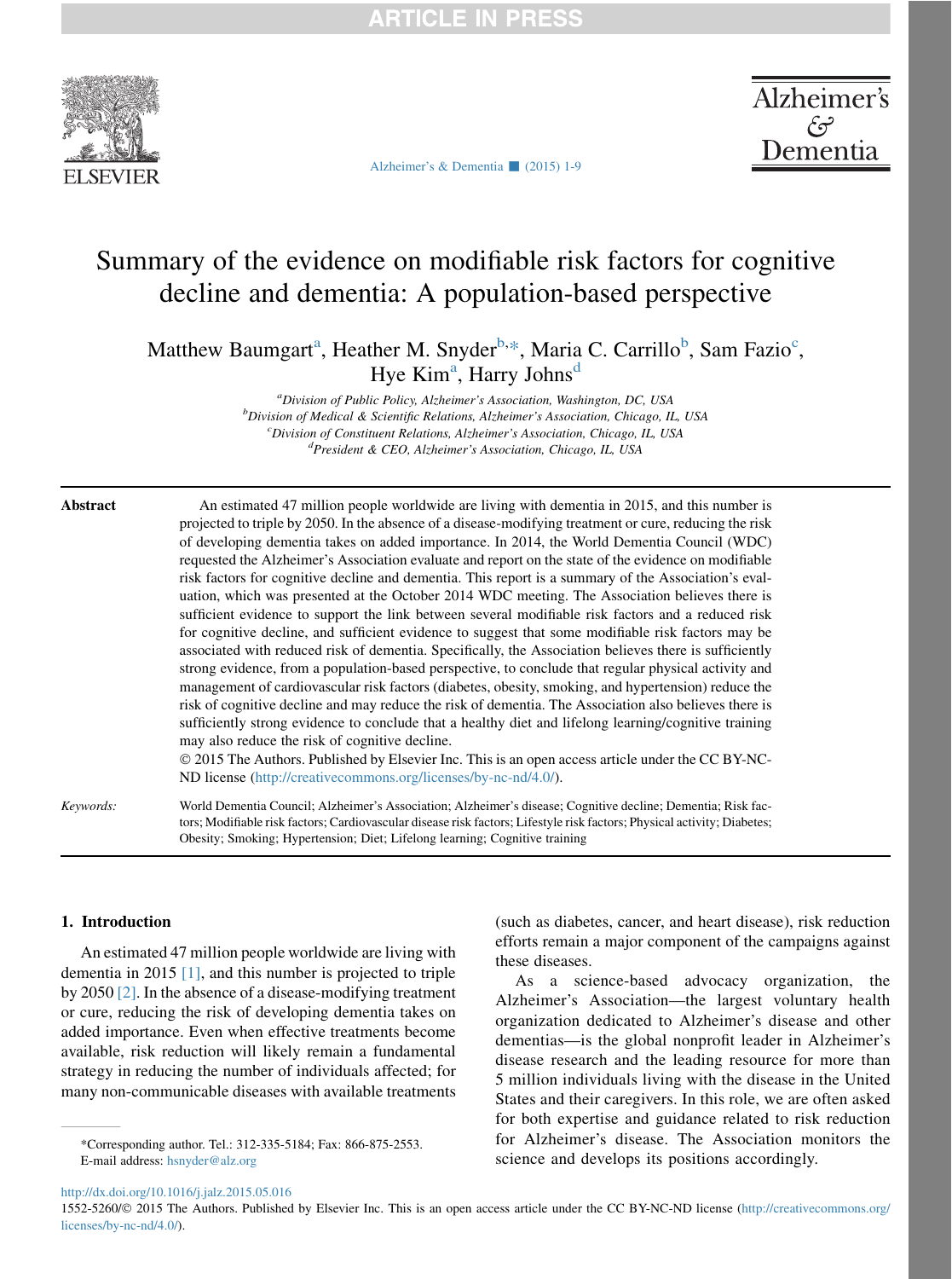In December 2013, the G8 nations—Canada, France, Germany, Italy, Japan, Russia, the United Kingdom, and the United States—created the World Dementia Council (WDC) [\[3\]](#page-5-0) to provide global advocacy and leadership on key dementia challenges. The WDC is composed of individuals from around the world with a wide range of expertise and from a wide range of disciplines. One of the WDC's priority areas is potential risk reduction, both in the absence of treatments and after the time at which a treatment or treatments become available. However, the WDC also recognized that any public health effort to address the risk factors of cognitive decline and dementia must be grounded in the scientific evidence and informed by the scientific literature. The WDC requested the Alzheimer's Association evaluate and report on the state of the evidence on modifiable risk factors for cognitive decline and dementia to support the WDC in any future recommendations.

The Association's task was not to conduct an independent review of all published literature related to risk reduction, but to evaluate the existing reviews, briefly summarize the findings about the existing body of published evidence, and draw conclusions about the current state of the science. The Alzheimer's Association began by reviewing the detailed reviews prepared by the UK Health Forum for the Blackfriars Consensus [\[4\]](#page-5-0), Alzheimer's Australia [\[5,6\]](#page-5-0), Alzheimer's Disease International[\[7\]](#page-5-0), and Deborah Barnes, PhD, and Kristine Yaffe, MD [\[8\]](#page-5-0). Of the articles cited in these reviews, the Association paid particular attention to meta-analyses, systematic reviews, and Cochrane reviews; in addition, the Association evaluated more recently published studies on specific modifiable risk factors. The Association consulted with more than a dozen leading researchers and experts in the dementia risk reduction field—both as part of a pre-existing effort on risk reduction and specifically for this effort—to obtain their input on the current state of the science and the completeness and accuracy of our summary and conclusions.

The Alzheimer's Association—from both a scientific and population-based perspective—weighed the evidence for cognitive decline and all-cause dementia based on the consistency of previous reviews, meta-analyses, and scientific peer-reviewed publications; the number and strength of individual studies (including the number of participants, duration of the study, and diversity of the participants); and the types of those studies (prospective, longitudinal, observational, or randomized controlled trials). The summary of the Association's evaluation was presented at the October 2014 WDC meeting and is presented in this report. Since the WDC meeting, the Association has reviewed additional, more recently published abstracts and studies, which were added to this report. These studies did not change the original underlying conclusions reported to the WDC.

#### 2. Summary of the evidence of individual risk factors

The greatest risk factors for late-onset "sporadic" Alzheimer's disease and other dementias are age [\[9–11\],](#page-5-0) family history [\[12–15\]](#page-5-0), and genetic susceptibility genes, such as the Apolipoprotein E  $\varepsilon$ 4 allele [\[16,17\]](#page-5-0). However, none of these risk factors can be modified by medical interventions or by individual behavior. A 2010 National Institutes of Health (NIH) State of the Science conference found insufficient evidence, on a clinical level, to support the association of any modifiable risk factors and Alzheimer's disease [\[18\].](#page-5-0) The evidence in many cases (particularly with respect to dementia as opposed to cognitive decline) is inconclusive due in large part to the limited data collected to date and the limited number of clinical studies involving specific interventions.

However, despite the limitations of the literature, looking at analyses and studies since the 2010 NIH State of the Science conference and viewing the data from a population-based health perspective rather than a clinical perspective, we believe there is sufficient evidence: (a) to support the association between several modifiable risk factors and a reduced risk for cognitive decline; and (b) to suggest that some modifiable risk factors may be associated with reduced risk of dementia. This report discusses these risk factors. Conclusions are summarized in [Figures 1 and 2.](#page-2-0)

#### 3. Cardiovascular risk factors

#### 3.1. Diabetes

Based on several meta-analyses, systematic reviews, and recent studies, more than a dozen prospective, observational, and longitudinal studies have shown lower cognitive performance and an increase in the risk of dementia among individuals with diabetes; on balance, the association between diabetes and dementia appears strong, but not conclusive [\[19–26\].](#page-5-0) Further, a recent meta-analysis demonstrated that individuals with mild cognitive impairment (MCI) and diabetes were more likely to progress to dementia than individuals with MCI and no diabetes [\[27\].](#page-5-0) Some evidence suggests diabetes increases dementia risk not only through vascular pathways but also through interactions of other biological mechanisms related to diabetes itself [\[28–30\]](#page-5-0).

#### 3.2. Mid-life obesity

Based on several meta-analyses, systematic reviews, and individual studies, evidence from at least a half dozen prospective studies found that mid-life obesity is associated with an increased risk of dementia. Most postulate this is a strong link, especially with regard to cognitive decline [\[20,22,31–36\].](#page-5-0) The association may change with age, as being overweight—and, even possibly being obese—in later life has been associated with reduced risk of dementia [\[37–41\].](#page-6-0) And, a recent, large, retrospective cohort study found a lower risk for dementia among those who were overweight even in midlife, while those who were underweight had an elevated risk [\[42\].](#page-6-0)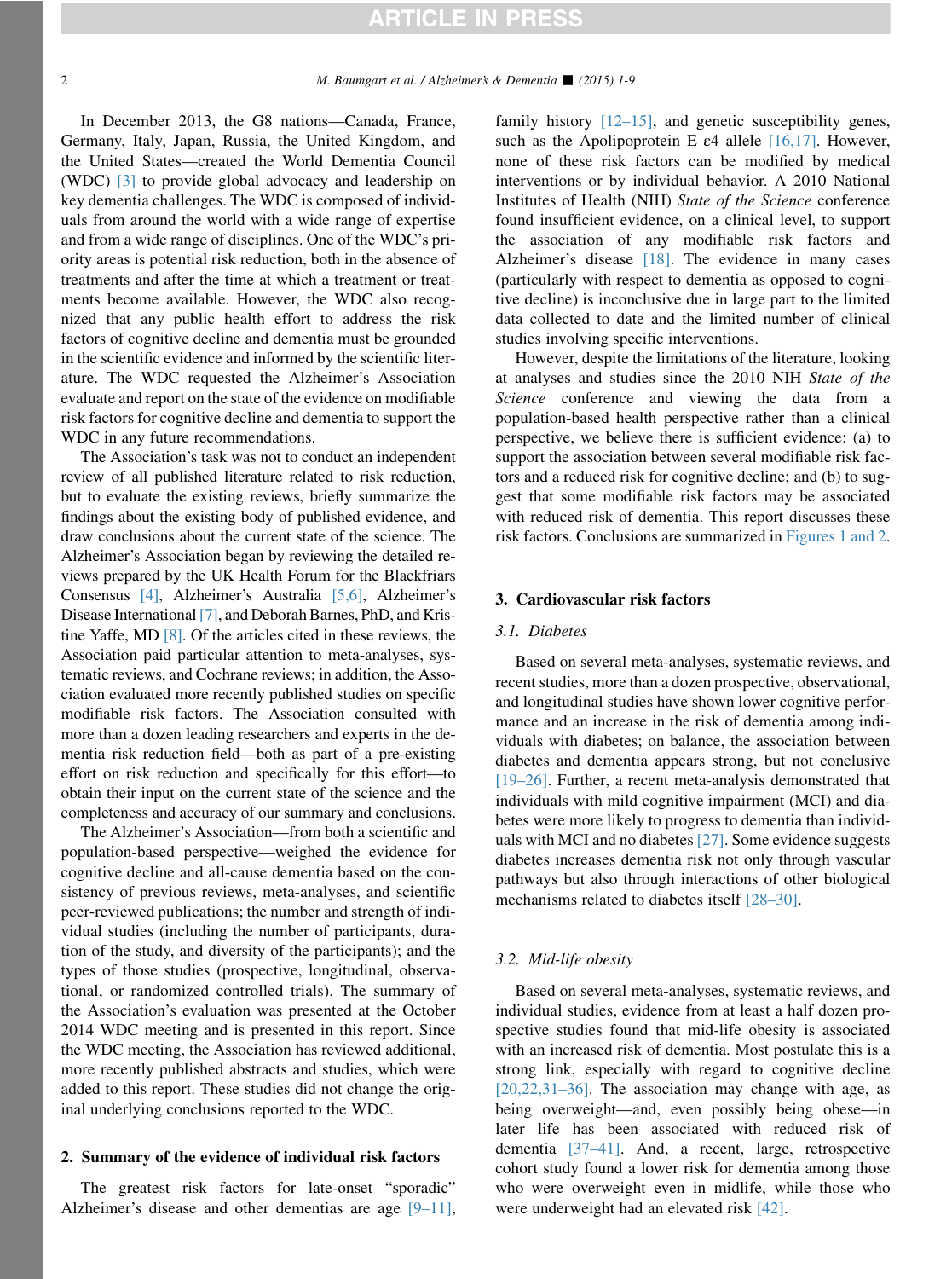M. Baumgart et al. / Alzheimer's & Dementia  $\blacksquare$  (2015) 1-9 3

<span id="page-2-0"></span>

Fig. 1. Strength of evidence on risk factors for cognitive decline.

#### 3.3. Mid-life hypertension

Meta-analyses of clinical trials and prospective, observational, longitudinal, and cross-sectional studies, including a Cochrane review, have not indicated a consistent relationship between high blood pressure and dementia; there is stronger evidence for a link with cognitive decline [\[43–47\].](#page-6-0) A systematic review of meta-analyses, observational studies, and randomized controlled trials found treatments of hypertension may reduce the risk of cognitive decline [\[48\]](#page-6-0); a metaanalysis of longitudinal studies concluded the opposite [\[49\].](#page-6-0) Similar to data on the link between obesity and cognitive decline/dementia, studies demonstrate that later-life hypertension may be protective against cognitive decline [\[50,51\]](#page-6-0).

#### 3.4. Hyperlipidemia (elevated cholesterol)

Systematic reviews of prospective studies have found mixed results for the relationship between both mid-life and late-life high cholesterol levels and dementia, including no association between cholesterol levels and vascular dementia [\[52,53\]](#page-6-0). While some observational studies have



Fig. 2. Strength of evidence on risk factors for dementia.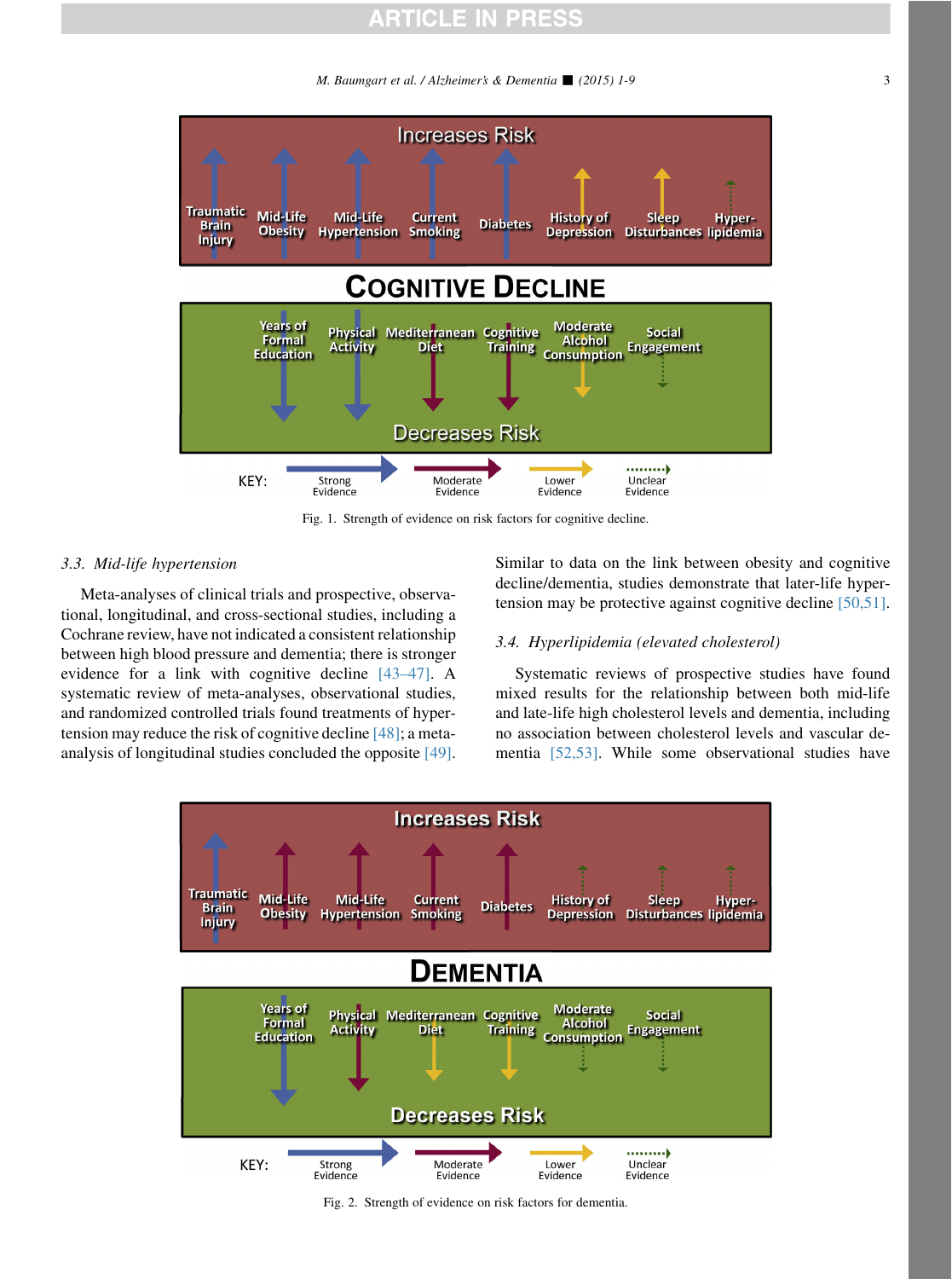suggested that statin medications used to control cholesterol levels may reduce the risk of dementia [\[44,54,55\],](#page-6-0) a Cochrane review and systematic reviews found no or inconsistent evidence that use of statins reduces risk [\[56–](#page-6-0) [58\]](#page-6-0). The effect has not been seen to date in trials and highquality cohort studies.

#### 4. Lifestyle risk factors

#### 4.1. Current smoking

According to several systematic reviews and metaanalyses, prospective and longitudinal studies have found strong evidence that current smoking increases the risk of cognitive decline and possibly dementia [\[7,26,35,59–64\].](#page-5-0) Quitting smoking may reduce the associated risk to levels comparable to those who have not smoked [\[7,63–65\].](#page-5-0) One study of a large multi-ethnic cohort found heavy smoking in middle-age as much as doubled the risk of later-life dementia [\[66\].](#page-6-0)

#### 4.2. Physical activity

According to systematic reviews and meta-analyses, more than 20 prospective, longitudinal, and cross-sectional studies, as well as randomized controlled trials, have shown physical activity—even in some cases, mild physical activity such as walking—is associated with a decreased risk of cognitive impairment and/or improved cognitive function [\[35,62,67–76\]](#page-6-0). Several randomized controlled trials and a Cochrane review of such trials have found that inactive, but otherwise healthy, seniors who begin an exercise program experience significantly improved cognitive function [\[77,78\]](#page-7-0). Studies most consistently demonstrate the exercise must be regular and tend toward the more vigorous side [\[69–72,74\]](#page-6-0); however, to date, they have failed to pinpoint the optimal duration of the activity, the type and intensity of the exercise, and what period during a person's lifespan it should occur that would maximize potential protective effects.

#### 4.3. Diet

Information on the effects of various aspects of diet (including various nutrients and vitamins, foods, or food groups) on reducing risk is limited and conflicting. Given that many elements of diet are interrelated and interactive, the idea of a whole dietary pattern approach has gained some ground. However, interpretation is challenging as dietary pattern often varies with other lifestyle factors and with demographic variables that may also have an impact on risk. A few cohort studies on the Mediterranean diet (relatively little red meat with an emphasis on whole grains, fruits and vegetables, fish, nuts, and olive oil) or a combined Mediterranean-DASH (Dietary Approaches to Stop Hypertension) diet suggest an association between these diets and reduced risk [\[79–81\]](#page-7-0).

#### 4.4. Alcohol

Meta-analyses of prospective and case control studies of older adults suggest small or moderate alcohol consumption by older individuals may decrease the risk of cognitive decline and dementia [\[82–84\].](#page-7-0) The evidence is not strong enough, however, to suggest those who do not drink should start drinking, especially when weighed against the potential negative effects of excessive alcohol consumption, such as an increased risk of falls among older adults [\[85–87\].](#page-7-0)

#### 4.5. Cognitive training

A Cochrane review found three dozen randomized controlled trials of mental engagement/cognitive training interventions showing improvements in immediate and delayed recall among those in the treatment group compared with the control group [\[88\].](#page-7-0) Systematic reviews of observational studies and randomized controlled trials reached similar conclusions [\[89,90\]](#page-7-0). However, based on these analyses, it is unclear whether the improvement is attributed specifically to the cognitive intervention. Despite the large number of trials, most were fairly small, and the data overall were inconclusive. And, as with physical activity, the "recipe" for any successful engagement remains unknown.

#### 4.6. Social engagement

There are very few systematic reviews of the evidence on social engagement—such as doing volunteer work, joining a club, or going to church—as a potential protective factor against cognitive decline or dementia [\[91\]](#page-7-0). Some individual studies have shown that social activities, larger social networks, and a history of social contact are associated with better cognitive function and reduced risk for cognitive decline [\[92–101\].](#page-7-0) However, an independent coordinated analysis of four longitudinal studies found no effect on cognitive functioning [\[102\]](#page-7-0). Looking at the totality of the evidence, most studies in this area are small, are combined with cognitive training and/or physical activities (making it difficult to disaggregate the potential benefits solely of social engagement), and/or are too dissimilar in types of social engagement to draw any conclusions.

#### 5. Other risk factors

#### 5.1. Years of formal education

Among potentially modifiable risk factors, the most consistent evidence surrounds years of formal education (years of schooling in a classroom-based setting taught by professionally trained teachers). People with more years of formal education (measured by grade level attained and/or college attendance) or greater literacy have a lower risk for dementia than those with fewer years of formal education [\[62,103–111\]](#page-6-0).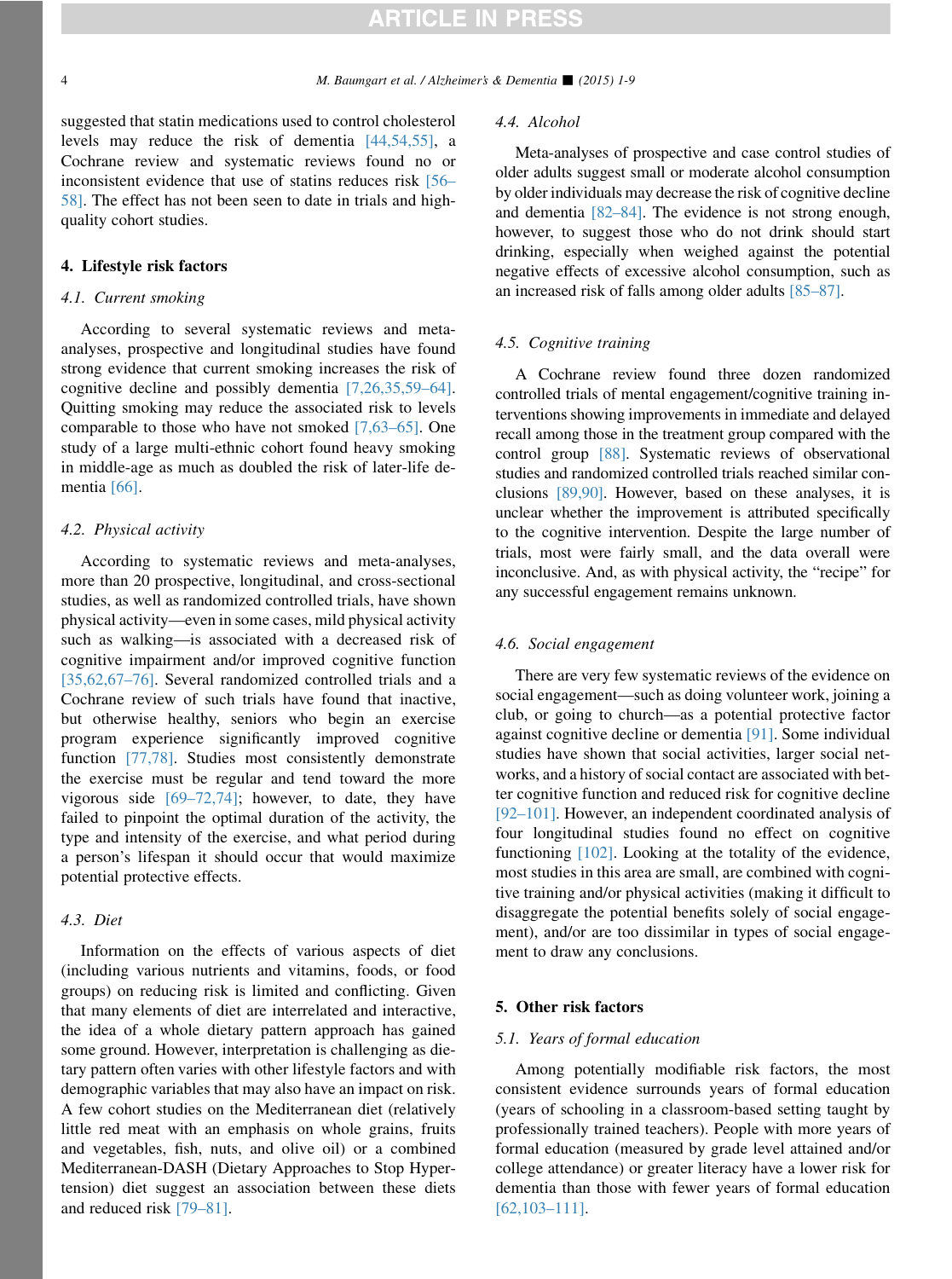#### 5.2. Traumatic brain injury

Solid evidence exists that moderate and severe traumatic brain injury (TBI) increases the risk of developing certain forms of dementia [\[112–117\].](#page-7-0) And those who experience repeated head injuries (such as boxers, football players, and combat veterans) may be at an even higher risk [\[118–](#page-8-0) [124\]](#page-8-0). While it is not known what specific aspect of TBI (force, repetitiveness, etc.) leads to disrupted brain function, these multiple studies taken together strongly link TBI to increased risk of cognitive decline and dementia.

#### 5.3. Depression

Meta-analyses of cohort and longitudinal studies, as well as additional cohort studies, have shown a history of depression increases the risk for dementia [\[125–127\]](#page-8-0). While a recent cohort study found depressive symptoms are independently associated with cognitive decline [\[128\]](#page-8-0), questions remain regarding whether depression may increase an individual's risk or be an early marker of brain changes associated with dementia. In addition, the effect of treatment for depression on subsequent cognitive functioning is not well understood.

#### 5.4. Sleep

Several cohort and observational studies link sleep disturbances (for example, insomnia and sleep apnea) to increased risk for cognitive decline [\[129–137\]](#page-8-0). A recent study further suggested that treatment for breathing disorders that occur during sleep—specifically with continuous positive airway pressure (CPAP)—may reduce the risk of cognitive decline [\[134\].](#page-8-0) However, how the exact nature or duration of an individual's sleep problems are related to increased risk is not well understood, nor is it clear whether the sleep disturbances are a cause of or a related precursor to dementia.

#### 6. A multivariate approach to risk reduction

Recent data from several retrospective studies have found declining dementia prevalence or incidence rates in specific population cohorts since the 1970s[\[138–142\]](#page-8-0). Some of these studies have noted the large improvements in educational attainment (including higher rates of graduation from high school and college attendance) among the more recent cohorts [\[138,139,142\],](#page-8-0) underscoring the existing evidence that formal education is beneficial for reducing an individual's risk for cognitive decline and dementia [\[62,103–111\].](#page-6-0) Some studies have also noted that over the same period of declining dementia prevalence or incidence, cohorts of study participants had substantial improvements in management of cardiovascular risk factors as well as considerable declines in smoking, heart disease, and stroke [\[138–140,142\].](#page-8-0) This has led to the suggestion that medical and public health interventions to lower various cardiovascular risk factors may have had the

additional benefit of improving cognitive health in those specific populations [\[143,144\].](#page-8-0) Furthermore, some studies have shown those with multiple vascular issues are at higher risk for cognitive decline and each additional vascular risk factor may be additive to the individual's risk of cognitive decline [\[145,146\].](#page-8-0)

Given that most of these cardiovascular risk factors are interrelated and connected to the general notion of a healthy lifestyle, focusing on one single lifestyle or health factor may be insufficient to reduce an individual's risk of developing cognitive decline and/or dementia. Some have suggested the most effective strategy may be to address multiple risk factors simultaneously [\[145,147,148\]](#page-8-0). The idea of a multivariate approach to reducing risk for cognitive decline was tested in the Finnish Geriatric Intervention Study to Prevent Cognitive Impairment and Disability (FINGER)—the first published randomized controlled trial on multivariate risk factors and cognitive decline. Recent results from the study, which selected subjects with higher cardiovascular risk profiles, found overall cognitive performance as well as executive function improved significantly with a multi-component lifestyle intervention involving physical activity, nutritional guidance, cognitive training, social activities, and management of cardiovascular risk factors [\[149\]](#page-8-0).

### 7. Conclusions

As a result of the Association's review of the current state of evidence on risk factors related to both cognitive decline and dementia, it is clear that there are still many unanswered questions and significant uncertainty with respect to the relationship between individual risk factors and dementia (for example, to what degree there is a causal relationship). There is a clear need for more research on risk reduction, prevention, and brain health—both more longitudinal, population-based cohort studies and randomized controlled trials on the effectiveness of specific interventions that address modifiable risk factors.

However, the Association also believes there is sufficiently strong evidence, from a population-based perspective, to conclude: (1) regular physical activity and management of cardiovascular risk factors (diabetes, obesity, smoking, and hypertension) have been shown to reduce the risk of cognitive decline and may reduce the risk of dementia; and (2) a healthy diet and lifelong learning/cognitive training may also reduce the risk of cognitive decline. The Institute of Medicine, drawing on a panel of distinguished researchers in the field, recently examined the evidence with regard to cognitive aging and cognitive decline and reached a virtually identical conclu-sion [\[150\]](#page-8-0).

The evidence has now reached a point that it can no longer remain simply an exercise in academic discussion. The public should know what the science concludes: certain healthy behaviors known to be effective for diabetes,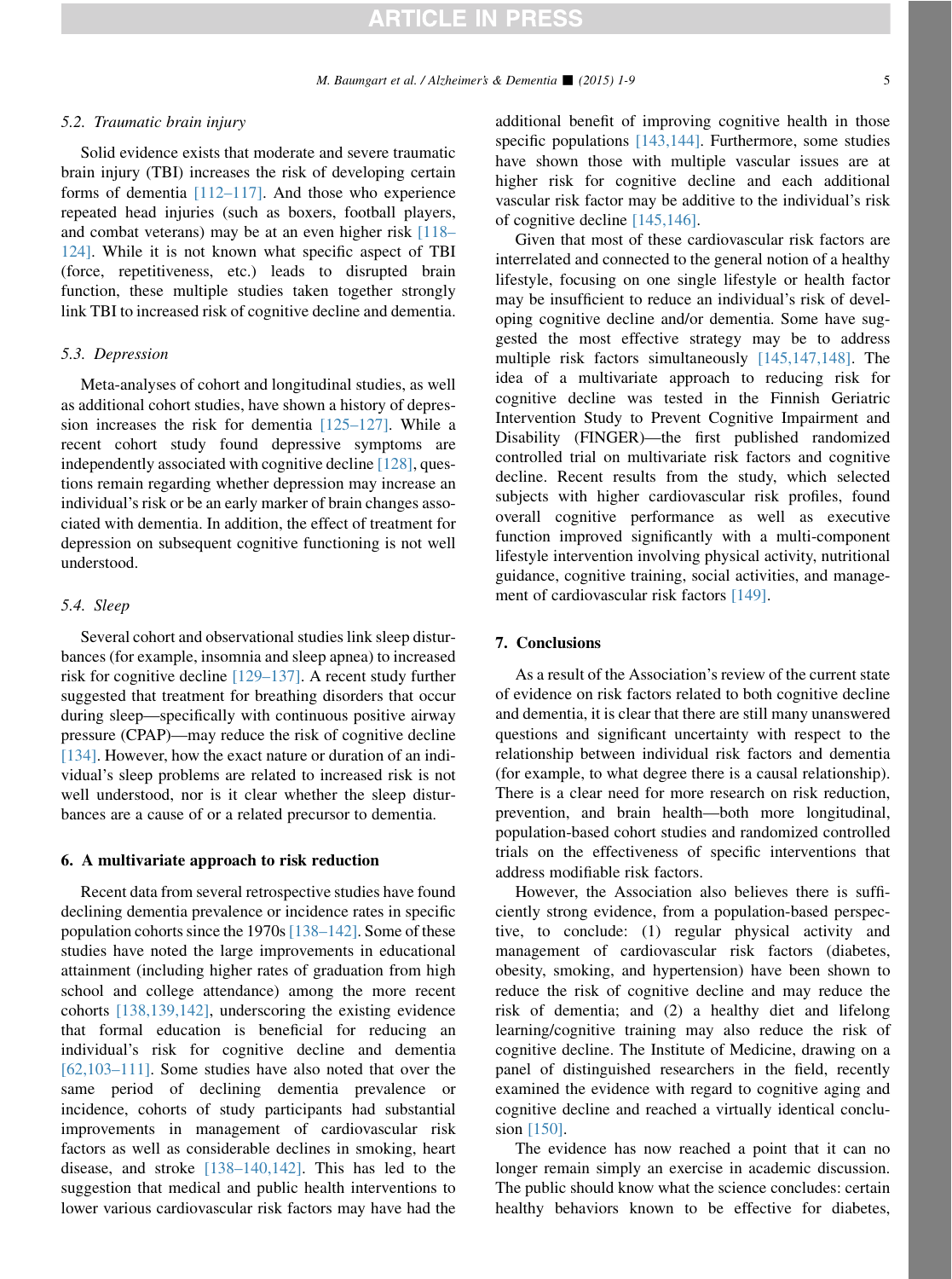<span id="page-5-0"></span>cardiovascular disease, and cancer are also good for brain health and for reducing the risk of cognitive decline. For our part, the Alzheimer's Association is launching a new brain health education program, Healthy Habits for a Healthier You. It is designed to provide consumers with the latest research and practical information on ways they can take care of their bodies and brains to age as well as possible.

For maximum impact, a broader effort must be undertaken—and governments must be involved—to increase public awareness and education about known and potentially modifiable risk factors of cognitive decline and dementia. Since the Association presented its conclusions, the WDC issued a statement encouraging all nations not only to invest in further research, but also to incorporate dementia risk reduction and management into public health policies, public health campaigns, and non-communicable disease strategies and action plans [\[151\].](#page-8-0) It is a two-pronged approach: promote risk reduction today based on the scientific evidence available and pursue more research so the evidence will be stronger and more definitive tomorrow.

#### **References**

- [1] [Prince M, Guerchet M, Prina M. The Epidemiology and Impact of](http://refhub.elsevier.com/S1552-5260(15)00197-1/sref1) [Dementia: Current State and Future Trends. Geneva: World Health](http://refhub.elsevier.com/S1552-5260(15)00197-1/sref1) [Organization; 2015](http://refhub.elsevier.com/S1552-5260(15)00197-1/sref1).
- [2] [Prince M, Guerchet M, Prina M, Alzheimer's Disease International.](http://refhub.elsevier.com/S1552-5260(15)00197-1/sref2) [Policy Brief for Heads of Government: The Global Impact of Demen](http://refhub.elsevier.com/S1552-5260(15)00197-1/sref2)[tia 2013-2050. London: Alzheimer's Disease International; 2013.](http://refhub.elsevier.com/S1552-5260(15)00197-1/sref2)
- [3] G8 Dementia Summit Communique. Available at: [www.gov.uk/](http://www.gov.uk/government/uploads/system/uploads/attachment_data/file/265868/2901669_G8_DementiaSummitCommunique_acc.pdf) [government/uploads/system/uploads/attachment\\_data/file/265868/](http://www.gov.uk/government/uploads/system/uploads/attachment_data/file/265868/2901669_G8_DementiaSummitCommunique_acc.pdf) [2901669\\_G8\\_DementiaSummitCommunique\\_acc.pdf](http://www.gov.uk/government/uploads/system/uploads/attachment_data/file/265868/2901669_G8_DementiaSummitCommunique_acc.pdf). Accessed on April 7, 2015.
- [4] [UK Health Forum. Promoting brain health: Developing a prevention](http://refhub.elsevier.com/S1552-5260(15)00197-1/sref3) [agenda linking dementia and other non-communicable diseases. Lon](http://refhub.elsevier.com/S1552-5260(15)00197-1/sref3)[don: UK Health Forum; 2014](http://refhub.elsevier.com/S1552-5260(15)00197-1/sref3).
- [5] [Woodward M. Dementia Risk Reduction: The Evidence. Scullin,](http://refhub.elsevier.com/S1552-5260(15)00197-1/sref4) [Australia: Alzheimer's Australia; 2007. Paper 13](http://refhub.elsevier.com/S1552-5260(15)00197-1/sref4).
- [6] [Farrow M, O'Connor E. Targeting Brain, Body and Heart for Cogni](http://refhub.elsevier.com/S1552-5260(15)00197-1/sref5)[tive Health and Dementia Prevention: Current Evidence and Future](http://refhub.elsevier.com/S1552-5260(15)00197-1/sref5) [Directions. Canberra, Australia: Alzheimer's Australia; 2012. Paper](http://refhub.elsevier.com/S1552-5260(15)00197-1/sref5) [29](http://refhub.elsevier.com/S1552-5260(15)00197-1/sref5).
- [7] [Prince M, Albanese E, Guerchet M, Prina M. Dementia and Risk](http://refhub.elsevier.com/S1552-5260(15)00197-1/sref6) [Reduction: An Analysis of Protective and Modifiable Factors. Lon](http://refhub.elsevier.com/S1552-5260(15)00197-1/sref6)[don: Alzheimer's Disease International; 2014. World Alzheimer's](http://refhub.elsevier.com/S1552-5260(15)00197-1/sref6) [Report 2014.](http://refhub.elsevier.com/S1552-5260(15)00197-1/sref6)
- [8] [Barnes DE, Yaffe K. The projected effect of risk factor reduction on](http://refhub.elsevier.com/S1552-5260(15)00197-1/sref7) [Alzheimer's disease prevalence. Lancet Neurol 2011;10:819–28.](http://refhub.elsevier.com/S1552-5260(15)00197-1/sref7)
- [9] [Alzheimer's Association. 2014 Alzheimer's Disease Facts and Fig](http://refhub.elsevier.com/S1552-5260(15)00197-1/sref8)[ures. Alzheimers Dement 2014;10:e47–92.](http://refhub.elsevier.com/S1552-5260(15)00197-1/sref8)
- [10] [Hebert LE, Bienias JL, Aggarwal NT, Wilson RS, Bennett DA,](http://refhub.elsevier.com/S1552-5260(15)00197-1/sref9) [Shah RC, et al. Change in risk of Alzheimer disease over time.](http://refhub.elsevier.com/S1552-5260(15)00197-1/sref9) [Neurology 2010;75:786–91.](http://refhub.elsevier.com/S1552-5260(15)00197-1/sref9)
- [11] [Hebert LE, Weuve J, Scherr PA, Evans DA. Alzheimer disease in the](http://refhub.elsevier.com/S1552-5260(15)00197-1/sref10) [United States \(2010-2050\) estimated using the 2010 census.](http://refhub.elsevier.com/S1552-5260(15)00197-1/sref10) [Neurology 2013;80:1778–83.](http://refhub.elsevier.com/S1552-5260(15)00197-1/sref10)
- [12] [Green RC, Cupples LA, Go R, Benke KS, Edeki T, Griffith PA, et al.](http://refhub.elsevier.com/S1552-5260(15)00197-1/sref11) [Risk of dementia among white and African American relatives of pa](http://refhub.elsevier.com/S1552-5260(15)00197-1/sref11)[tients with Alzheimer disease. JAMA 2002;287:329–36.](http://refhub.elsevier.com/S1552-5260(15)00197-1/sref11)
- [13] [Fratiglioni L, Ahlbom A, Viitanen M, Winblad B. Risk factors for](http://refhub.elsevier.com/S1552-5260(15)00197-1/sref12) [late-onset Alzheimer's disease: A population-based, case-control](http://refhub.elsevier.com/S1552-5260(15)00197-1/sref12) [study. Ann Neurol 1993;33:258–66](http://refhub.elsevier.com/S1552-5260(15)00197-1/sref12).
- [14] [Mayeux R, Sano M, Chen J, Tatemichi T, Stern Y. Risk of dementia in](http://refhub.elsevier.com/S1552-5260(15)00197-1/sref13) [first-degree relatives of patients with Alzheimer's disease and related](http://refhub.elsevier.com/S1552-5260(15)00197-1/sref13) [disorders. Arch Neurol 1991;48:269–73](http://refhub.elsevier.com/S1552-5260(15)00197-1/sref13).
- [15] [Lautenschlager NT, Cupples LA, Rao VS, Auerbach SA, Becker R,](http://refhub.elsevier.com/S1552-5260(15)00197-1/sref14) [Burke J, et al. Risk of dementia among relatives of Alzheimer's dis](http://refhub.elsevier.com/S1552-5260(15)00197-1/sref14)[ease patients in the MIRAGE Study: What is in store for the oldest](http://refhub.elsevier.com/S1552-5260(15)00197-1/sref14) [old? Neurology 1996;46:641–50.](http://refhub.elsevier.com/S1552-5260(15)00197-1/sref14)
- [16] [Saunders AM, Strittmatter WJ, Schmechel D, George-Hyslop PH,](http://refhub.elsevier.com/S1552-5260(15)00197-1/sref15) [Pericak-Vance MA, Joo SH, et al. Association of apolipoprotein E](http://refhub.elsevier.com/S1552-5260(15)00197-1/sref15) [allele epsilon 4 with late-onset familial and sporadic Alzheimer's dis](http://refhub.elsevier.com/S1552-5260(15)00197-1/sref15)[ease. Neurology 1993;43:1467–72](http://refhub.elsevier.com/S1552-5260(15)00197-1/sref15).
- [17] [Farrer LA, Cupples LA, Haines JL, Hyman B, Kukull WA,](http://refhub.elsevier.com/S1552-5260(15)00197-1/sref16) [Mayeux R, et al. Effects of age, sex, and ethnicity on the association](http://refhub.elsevier.com/S1552-5260(15)00197-1/sref16) [between apolipoprotein E genotype and Alzheimer disease: A meta](http://refhub.elsevier.com/S1552-5260(15)00197-1/sref16)[analysis. JAMA 1997;278:1349–56](http://refhub.elsevier.com/S1552-5260(15)00197-1/sref16).
- [18] [National Institutes of Health. NIH Consensus Development Confer](http://refhub.elsevier.com/S1552-5260(15)00197-1/sref17)[ence Statement on Preventing Alzheimer's Disease and Cognitive](http://refhub.elsevier.com/S1552-5260(15)00197-1/sref17) [Decline. Bethesda, MD: National Institutes of Health; 2010.](http://refhub.elsevier.com/S1552-5260(15)00197-1/sref17)
- [19] [Lu FP, Lin KP, Kuo HK. Diabetes and the risk of multi-system aging](http://refhub.elsevier.com/S1552-5260(15)00197-1/sref18) [phenotypes: A systematic review and meta-analysis. PLoS One 2009;](http://refhub.elsevier.com/S1552-5260(15)00197-1/sref18) [4:e4144.](http://refhub.elsevier.com/S1552-5260(15)00197-1/sref18)
- [20] [Profenno LA, Porsteinsson AP, Faraone SV. Meta-analysis of Alz](http://refhub.elsevier.com/S1552-5260(15)00197-1/sref19)[heimer's disease risk with obesity, diabetes, and related disorders.](http://refhub.elsevier.com/S1552-5260(15)00197-1/sref19) [Biol Psychiatry 2010;67:505–12](http://refhub.elsevier.com/S1552-5260(15)00197-1/sref19).
- [21] [Biessels GJ, Staekenborg S, Brunner E, Brayne C, Scheltens P. Risk](http://refhub.elsevier.com/S1552-5260(15)00197-1/sref20) [of dementia in diabetes mellitus: A systematic review. Lancet Neurol](http://refhub.elsevier.com/S1552-5260(15)00197-1/sref20)  $2006:5:64–74.$
- [22] [Kloppenborg RP, van den Berg E, Kappelle LJ, Biessels GJ. Diabetes](http://refhub.elsevier.com/S1552-5260(15)00197-1/sref21) [and other vascular risk factors for dementia: Which factor matters](http://refhub.elsevier.com/S1552-5260(15)00197-1/sref21) [most? A systematic review. Eur J Pharmacol 2008;585:97–108.](http://refhub.elsevier.com/S1552-5260(15)00197-1/sref21)
- [23] [Cheng G, Huang C, Deng H, Wang H. Diabetes as a risk factor for](http://refhub.elsevier.com/S1552-5260(15)00197-1/sref22) [dementia and mild cognitive impairment: A meta-analysis of longitu](http://refhub.elsevier.com/S1552-5260(15)00197-1/sref22)[dinal studies. Intern Med J 2012;42:484–91](http://refhub.elsevier.com/S1552-5260(15)00197-1/sref22).
- [24] [Gudala K, Bansal D, Schifano F, Bhansali A. Diabetes mellitus and](http://refhub.elsevier.com/S1552-5260(15)00197-1/sref23) [risk of dementia: A meta-analysis of prospective observational](http://refhub.elsevier.com/S1552-5260(15)00197-1/sref23) [studies. J Diabetes Investig 2013;4:640–50.](http://refhub.elsevier.com/S1552-5260(15)00197-1/sref23)
- [25] [Roberts RO, Knopman DS, Cha RH, Mielke MM, Pankratz VS,](http://refhub.elsevier.com/S1552-5260(15)00197-1/sref24) [Boeve BF, et al. Diabetes and elevated hemoglobin A1c levels are](http://refhub.elsevier.com/S1552-5260(15)00197-1/sref24) [associated with brain hypometabolism but not amyloid accumula](http://refhub.elsevier.com/S1552-5260(15)00197-1/sref24)[tion. J Nucl Med 2014;55:759–64.](http://refhub.elsevier.com/S1552-5260(15)00197-1/sref24)
- [26] [Plassman BL, Williams JW Jr, Burke JR, Holsinger T, Benjamin S.](http://refhub.elsevier.com/S1552-5260(15)00197-1/sref25) [Systematic review: factors associated with risk for and possible pre](http://refhub.elsevier.com/S1552-5260(15)00197-1/sref25)[vention of cognitive decline in later life. Ann Intern Med 2010;](http://refhub.elsevier.com/S1552-5260(15)00197-1/sref25) [153:182–93](http://refhub.elsevier.com/S1552-5260(15)00197-1/sref25).
- [27] [Cooper C, Sommerlad A, Lyketsos CG, Livingston G. Modifiable](http://refhub.elsevier.com/S1552-5260(15)00197-1/sref26) [predictors of dementia in mild cognitive impairment: a systematic re](http://refhub.elsevier.com/S1552-5260(15)00197-1/sref26)[view and meta-analysis. Am J Psychiatry 2015;172:323–34.](http://refhub.elsevier.com/S1552-5260(15)00197-1/sref26)
- [28] [Mushtag G, Khan JA, Kamal MA. Biological mechanisms linking](http://refhub.elsevier.com/S1552-5260(15)00197-1/sref27) [Alzheimer's disease and Type-2 Diabetes mellitus. CNS Neurol Dis](http://refhub.elsevier.com/S1552-5260(15)00197-1/sref27)[ord Drug Targets 2014;13:1192–201](http://refhub.elsevier.com/S1552-5260(15)00197-1/sref27).
- [29] [De Felice FG, Ferreira ST. Inflammation, defective insulin signaling,](http://refhub.elsevier.com/S1552-5260(15)00197-1/sref28) [and mitochondrial dysfunction as common molecular denominators](http://refhub.elsevier.com/S1552-5260(15)00197-1/sref28) [connecting type 2 diabetes to Alzheimer disease. Diabetes 2014;](http://refhub.elsevier.com/S1552-5260(15)00197-1/sref28) [63:2262–72](http://refhub.elsevier.com/S1552-5260(15)00197-1/sref28).
- [30] [Yang Y, Song W. Molecular links between Alzheimer's disease and](http://refhub.elsevier.com/S1552-5260(15)00197-1/sref29) [diabetes mellitus. Neuroscience 2013;250:140–50](http://refhub.elsevier.com/S1552-5260(15)00197-1/sref29).
- [31] [Sellbom KS, Gunstad J. Cognitive function and decline in obesity.](http://refhub.elsevier.com/S1552-5260(15)00197-1/sref30) [J Alzheimers Dis 2012;30\(Suppl 2\):S89–95.](http://refhub.elsevier.com/S1552-5260(15)00197-1/sref30)
- [32] [Beydoun MA, Beydoun HA, Wang Y. Obesity and central obesity as](http://refhub.elsevier.com/S1552-5260(15)00197-1/sref31) [risk factors for incident dementia and its subtypes: A systematic re](http://refhub.elsevier.com/S1552-5260(15)00197-1/sref31)[view and meta-analysis. Obes Rev 2008;9:204–18](http://refhub.elsevier.com/S1552-5260(15)00197-1/sref31).
- [33] [Loef M, Walach H. Midlife obesity and dementia: Meta-analysis and](http://refhub.elsevier.com/S1552-5260(15)00197-1/sref32) [adjusted forecast of dementia prevalence in the United States and](http://refhub.elsevier.com/S1552-5260(15)00197-1/sref32) [China. Obesity \(Silver Spring\) 2013;21:E51–5](http://refhub.elsevier.com/S1552-5260(15)00197-1/sref32).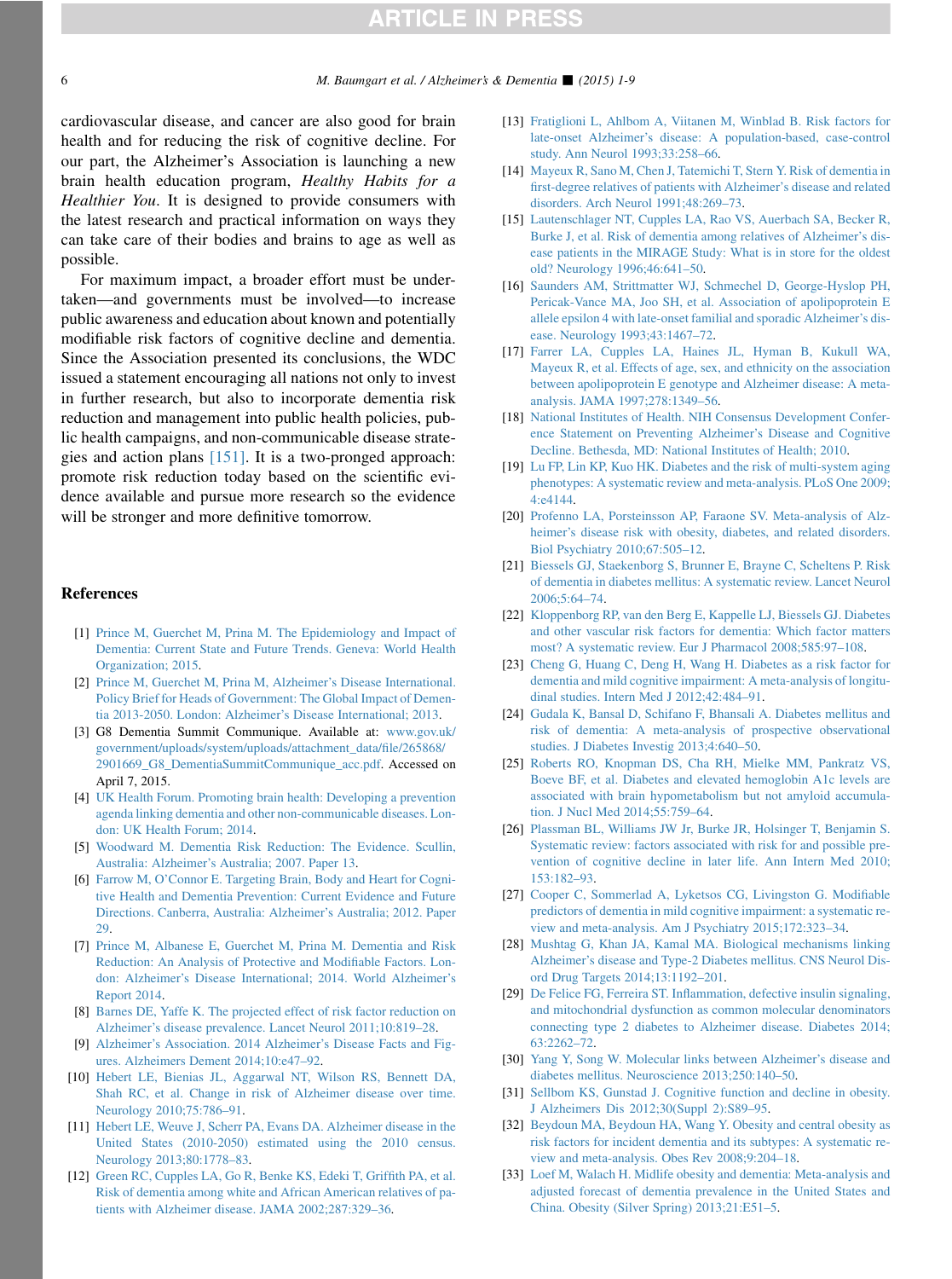- <span id="page-6-0"></span>[34] [Anstey KJ, Cherbuin N, Budge M, Young J. Body mass index in](http://refhub.elsevier.com/S1552-5260(15)00197-1/sref33) [midlife and late-life as a risk factor for dementia: A meta-analysis](http://refhub.elsevier.com/S1552-5260(15)00197-1/sref33) [of prospective studies. Obes Rev 2011;12:e426–37](http://refhub.elsevier.com/S1552-5260(15)00197-1/sref33).
- [35] [Lee Y, Back JH, Kim J, Kim SH, Na DL, Cheong HK, et al. System](http://refhub.elsevier.com/S1552-5260(15)00197-1/sref34)[atic review of health behavioral risks and cognitive health in older](http://refhub.elsevier.com/S1552-5260(15)00197-1/sref34) [adults. Int Psychogeriatr 2010;22:174–87.](http://refhub.elsevier.com/S1552-5260(15)00197-1/sref34)
- [36] [Gustafson DR, Backman K, Joas E, Waern M, Ostling S, Guo X,](http://refhub.elsevier.com/S1552-5260(15)00197-1/sref35) [et al. 37 years of body mass index and dementia: Observations](http://refhub.elsevier.com/S1552-5260(15)00197-1/sref35) [from the prospective population study of women in Gothenburg,](http://refhub.elsevier.com/S1552-5260(15)00197-1/sref35) [Sweden. J Alzheimers Dis 2012;28:163–71](http://refhub.elsevier.com/S1552-5260(15)00197-1/sref35).
- [37] [Luchsinger JA, Patel B, Tang MX, Schupf N, Mayeux R. Measures of](http://refhub.elsevier.com/S1552-5260(15)00197-1/sref36) [adiposity and dementia risk in elderly persons. Arch Neurol 2007;](http://refhub.elsevier.com/S1552-5260(15)00197-1/sref36) [64:392–8](http://refhub.elsevier.com/S1552-5260(15)00197-1/sref36).
- [38] [Fitzpatrick AL, Kuller LH, Lopez OL, Diehr P, O'Meara ES,](http://refhub.elsevier.com/S1552-5260(15)00197-1/sref37) [Longstreth WT Jr, et al. Midlife and late-life obesity and the risk](http://refhub.elsevier.com/S1552-5260(15)00197-1/sref37) [of dementia: Cardiovascular health study. Arch Neurol 2009;](http://refhub.elsevier.com/S1552-5260(15)00197-1/sref37) [66:336–42](http://refhub.elsevier.com/S1552-5260(15)00197-1/sref37).
- [39] [Barnes DE, Covinsky KE, Whitmar RA, Kuller LH, Lopez OL,](http://refhub.elsevier.com/S1552-5260(15)00197-1/sref38) [Yaffe K. Predicting risk of dementia in older adults: the late-life de](http://refhub.elsevier.com/S1552-5260(15)00197-1/sref38)[mentia risk index. Neurology 2009;73:173–9.](http://refhub.elsevier.com/S1552-5260(15)00197-1/sref38)
- [40] [Dahl AK, Lopponen M, Isoaho R, Berg S, Kivela SL. Overweight and](http://refhub.elsevier.com/S1552-5260(15)00197-1/sref39) [obesity in old age are not associated with greater dementia risk. J Am](http://refhub.elsevier.com/S1552-5260(15)00197-1/sref39) [Geriatr Soc 2008;56:2261–6](http://refhub.elsevier.com/S1552-5260(15)00197-1/sref39).
- [41] [Gustafson DR, Luchsinger JA. High adiposity: Risk factor for](http://refhub.elsevier.com/S1552-5260(15)00197-1/sref40) [dementia and Alzheimer's disease? Alzheimers Res Ther 2013;5:57](http://refhub.elsevier.com/S1552-5260(15)00197-1/sref40).
- [42] Qizilbash N, Gregson J, Johnson ME, Pearce N, Douglas I, Wing K, et al. BMI and risk of dementia in two million people over two decades: a retrospective cohort study. Lancet Diabetes Endocrinol 2015; http://dx.doi.org/10.1016/52213-8587(15)00033-9. Epub ahead of print.
- [43] [Power MC, Weuve J, Gagne JJ, McQueen MB, Viswanathan A,](http://refhub.elsevier.com/S1552-5260(15)00197-1/sref42) [Blacker D. The association between blood pressure and incident Alz](http://refhub.elsevier.com/S1552-5260(15)00197-1/sref42)[heimer disease: A systematic review and meta-analysis. Epidemi](http://refhub.elsevier.com/S1552-5260(15)00197-1/sref42)[ology 2011;22:646–59.](http://refhub.elsevier.com/S1552-5260(15)00197-1/sref42)
- [44] [McGuinness B, Todd S, Passmore P, Bullock R. Blood pressure](http://refhub.elsevier.com/S1552-5260(15)00197-1/sref43) [lowering in patients without prior cerebrovascular disease for preven](http://refhub.elsevier.com/S1552-5260(15)00197-1/sref43)[tion of cognitive impairment and dementia. Cochrane Database Syst](http://refhub.elsevier.com/S1552-5260(15)00197-1/sref43) [Rev 2009;\(4\)::CD004034.](http://refhub.elsevier.com/S1552-5260(15)00197-1/sref43)
- [45] [Shah K, Qureshi SU, Johnson M, Parikh N, Schulz PE, Kunik ME.](http://refhub.elsevier.com/S1552-5260(15)00197-1/sref44) [Does use of antihypertensive drugs affect the incidence or progres](http://refhub.elsevier.com/S1552-5260(15)00197-1/sref44)[sion of dementia? A systematic review. Am J Geriatr Pharmacother](http://refhub.elsevier.com/S1552-5260(15)00197-1/sref44) [2009;7:250–61](http://refhub.elsevier.com/S1552-5260(15)00197-1/sref44).
- [46] [Guan JW, Huang CQ, Li YH, Wan CM, You C, Wang ZR, et al. No](http://refhub.elsevier.com/S1552-5260(15)00197-1/sref45) [association between hypertension and risk for Alzheimer's disease: A](http://refhub.elsevier.com/S1552-5260(15)00197-1/sref45) [meta-analysis of longitudinal studies. J Alzheimers Dis 2011;](http://refhub.elsevier.com/S1552-5260(15)00197-1/sref45) [27:799–807](http://refhub.elsevier.com/S1552-5260(15)00197-1/sref45).
- [47] [Sharp SI, Aarsland D, Day S, Sonnesyn H, Ballard C, Alzheimer's](http://refhub.elsevier.com/S1552-5260(15)00197-1/sref46) [Society Vascular Dementia Systematic Review Group. Hypertension](http://refhub.elsevier.com/S1552-5260(15)00197-1/sref46) [is a potential risk factor for vascular dementia: Systematic review. Int](http://refhub.elsevier.com/S1552-5260(15)00197-1/sref46) [J Geriatr Psychiatry 2011;26:661–9](http://refhub.elsevier.com/S1552-5260(15)00197-1/sref46).
- [48] [Rouch L, Cestac P, Hanon O, Cool C, Helmer C, Bouhanick B, et al.](http://refhub.elsevier.com/S1552-5260(15)00197-1/sref47) [Antihypertensive drugs, prevention of cognitive decline and demen](http://refhub.elsevier.com/S1552-5260(15)00197-1/sref47)[tia: a systematic review of observational studies, randomized](http://refhub.elsevier.com/S1552-5260(15)00197-1/sref47) [controlled trials and meta-analyses, with discussion of potential](http://refhub.elsevier.com/S1552-5260(15)00197-1/sref47) [mechanisms. CNS Drugs 2015;29:113–30](http://refhub.elsevier.com/S1552-5260(15)00197-1/sref47).
- [49] [Chang-Quan H, Hui W, Chao-Min W, Zheng-Rong W, Jun-Wen G,](http://refhub.elsevier.com/S1552-5260(15)00197-1/sref48) [Yong-Hong L, et al. The association of antihypertensive medication](http://refhub.elsevier.com/S1552-5260(15)00197-1/sref48) [use with risk of cognitive decline and dementia: a meta-analysis of](http://refhub.elsevier.com/S1552-5260(15)00197-1/sref48) [longitudinal studies. Int J Clin Pract 2011;65:1295–305](http://refhub.elsevier.com/S1552-5260(15)00197-1/sref48).
- [50] [Kennelly SP, Lawlor BA, Kenny RA. Blood pressure and the](http://refhub.elsevier.com/S1552-5260(15)00197-1/sref49) [risk for dementia: A double edged sword. Ageing Res Rev 2009;](http://refhub.elsevier.com/S1552-5260(15)00197-1/sref49) [8:61–70](http://refhub.elsevier.com/S1552-5260(15)00197-1/sref49).
- [51] [Corrada M, Hayden KM, Bullain SS, Paganini-Hill A, DeMoss J,](http://refhub.elsevier.com/S1552-5260(15)00197-1/sref50) [Aguirre C, et al. Age of onset of hypertension and risk of dementia](http://refhub.elsevier.com/S1552-5260(15)00197-1/sref50) in the oldest-old: The  $90+$  [study. Alzheimers Dement 2014;10\(4](http://refhub.elsevier.com/S1552-5260(15)00197-1/sref50)) [Supplement\):P501](http://refhub.elsevier.com/S1552-5260(15)00197-1/sref50).
- [52] [Anstey KJ, Lipnicki DM, Low LF. Cholesterol as a risk factor for de](http://refhub.elsevier.com/S1552-5260(15)00197-1/sref51)[mentia and cognitive decline: A systematic review of prospective](http://refhub.elsevier.com/S1552-5260(15)00197-1/sref51) [studies with meta-analysis. Am J Geriatr Psychiatry 2008;16:343–54](http://refhub.elsevier.com/S1552-5260(15)00197-1/sref51).
- [53] [Kivipelto M, Solomon A. Cholesterol as a risk factor for Alzheimer's](http://refhub.elsevier.com/S1552-5260(15)00197-1/sref52) [disease – epidemiological evidence. Acta Neurol Scand Suppl 2006;](http://refhub.elsevier.com/S1552-5260(15)00197-1/sref52) [185:50–7](http://refhub.elsevier.com/S1552-5260(15)00197-1/sref52).
- [54] [Muangpaisan W, Brayne C, Alzheimer's Society Vascular Dementia](http://refhub.elsevier.com/S1552-5260(15)00197-1/sref53) [Systematic Review Group. Systematic review of statins for the pre](http://refhub.elsevier.com/S1552-5260(15)00197-1/sref53)[vention of vascular dementia or dementia. Geriatr Gerontol Int](http://refhub.elsevier.com/S1552-5260(15)00197-1/sref53) [2010;10:199–208](http://refhub.elsevier.com/S1552-5260(15)00197-1/sref53).
- [55] [Beri A, Sural N, Mahajan SB. Non-atheroprotective effects of statins:](http://refhub.elsevier.com/S1552-5260(15)00197-1/sref54) [A systematic review. Am J Cardiovasc Drugs 2009;9:361–70](http://refhub.elsevier.com/S1552-5260(15)00197-1/sref54).
- [56] [McGuinness B, Craig D, Bullock R, Passmore P. Statins for the preven](http://refhub.elsevier.com/S1552-5260(15)00197-1/sref55)[tion of dementia. Cochrane Database Syst Rev 2009;\(2\):CD003160.](http://refhub.elsevier.com/S1552-5260(15)00197-1/sref55)
- [57] [Richardson K, Schoen M, French B, Umscheid CA, Mitchell MD,](http://refhub.elsevier.com/S1552-5260(15)00197-1/sref56) [Arnold SE, et al. Statins and cognitive function: a systematic review.](http://refhub.elsevier.com/S1552-5260(15)00197-1/sref56) [Ann Intern Med 2013;159:688–97](http://refhub.elsevier.com/S1552-5260(15)00197-1/sref56).
- [58] [Ligthart SA, Moll van Charante EP, Van Gool WA, Richard E. Treat](http://refhub.elsevier.com/S1552-5260(15)00197-1/sref57)[ment of cardiovascular risk factors to prevent cognitive decline and](http://refhub.elsevier.com/S1552-5260(15)00197-1/sref57) [dementia: a systematic review. Vasc Health Risk Manag 2010;](http://refhub.elsevier.com/S1552-5260(15)00197-1/sref57) [6:775–85](http://refhub.elsevier.com/S1552-5260(15)00197-1/sref57).
- [59] [Anstey KJ, von Sanden C, Salim A, O'Kearney R. Smoking as a risk](http://refhub.elsevier.com/S1552-5260(15)00197-1/sref58) [factor for dementia and cognitive decline: A meta-analysis of pro](http://refhub.elsevier.com/S1552-5260(15)00197-1/sref58)[spective studies. Am J Epidemiol 2007;166:367–78.](http://refhub.elsevier.com/S1552-5260(15)00197-1/sref58)
- [60] [Cataldo JK, Prochaska JJ, Glantz SA. Cigarette smoking is a risk fac](http://refhub.elsevier.com/S1552-5260(15)00197-1/sref59)[tor for Alzheimer's disease: An analysis controlling for tobacco in](http://refhub.elsevier.com/S1552-5260(15)00197-1/sref59)[dustry affiliation. J Alzheimers Dis 2010;19:465–80.](http://refhub.elsevier.com/S1552-5260(15)00197-1/sref59)
- [61] [Peters R, Poulter R, Warner J, Beckett N, Burch L, Bulpitt C. Smok](http://refhub.elsevier.com/S1552-5260(15)00197-1/sref60)[ing, dementia and cognitive decline in the elderly: A systematic re](http://refhub.elsevier.com/S1552-5260(15)00197-1/sref60)[view. BMC Geriatr 2008;8:36](http://refhub.elsevier.com/S1552-5260(15)00197-1/sref60).
- [62] [Beydoun MA, Beydoun HA, Gamaldo AA, Teel A, Zonderman AB,](http://refhub.elsevier.com/S1552-5260(15)00197-1/sref61) [Wang Y. Epidemiologic studies of modifiable factors associated with](http://refhub.elsevier.com/S1552-5260(15)00197-1/sref61) [cognition and dementia: Systematic review and meta-analysis. BMC](http://refhub.elsevier.com/S1552-5260(15)00197-1/sref61) [Public Health 2014;14:643](http://refhub.elsevier.com/S1552-5260(15)00197-1/sref61).
- [63] [McKenzie J, Bhatti L, Tursan d'Espaignet E. WHO Tobacco Knowl](http://refhub.elsevier.com/S1552-5260(15)00197-1/sref62)[edge Summaries: Tobacco and Dementia. Geneva: World Health Or](http://refhub.elsevier.com/S1552-5260(15)00197-1/sref62)[ganization; 2014.](http://refhub.elsevier.com/S1552-5260(15)00197-1/sref62)
- [64] [Zhong G, Wang Y, Zhang Y, Guo JJ, Zhao Y. Smoking is associated](http://refhub.elsevier.com/S1552-5260(15)00197-1/sref63) [with an increased risk of dementia: A meta-analysis of prospective](http://refhub.elsevier.com/S1552-5260(15)00197-1/sref63) [cohort studies with investigation of potential effect modifiers. PLoS](http://refhub.elsevier.com/S1552-5260(15)00197-1/sref63) [One 2015;10:e0118333](http://refhub.elsevier.com/S1552-5260(15)00197-1/sref63).
- [65] [Sabia S, Elbaz A, Dugravot A, Head J, Shipley M, Hagger-](http://refhub.elsevier.com/S1552-5260(15)00197-1/sref64)[Johnson G, et al. Impact of smoking on cognitive decline in early](http://refhub.elsevier.com/S1552-5260(15)00197-1/sref64) [old age: The Whitehall II cohort study. Arch Gen Psychiatry 2012;](http://refhub.elsevier.com/S1552-5260(15)00197-1/sref64) [69:627–35](http://refhub.elsevier.com/S1552-5260(15)00197-1/sref64).
- [66] [Rusanen M, Kivipelto M, Quesenberry CP Jr, Zhou J, Whitmer RA.](http://refhub.elsevier.com/S1552-5260(15)00197-1/sref65) [Heavy smoking in midlife and long-term risk of Alzheimer disease](http://refhub.elsevier.com/S1552-5260(15)00197-1/sref65) [and vascular dementia. Arch Intern Med 2011;171:333–9](http://refhub.elsevier.com/S1552-5260(15)00197-1/sref65).
- [67] [Rolland Y, Abellan van Kan G, Vellas B. Physical activity and](http://refhub.elsevier.com/S1552-5260(15)00197-1/sref66) [Alzheimer's disease: From prevention to therapeutic perspectives.](http://refhub.elsevier.com/S1552-5260(15)00197-1/sref66) [J Am Med Dir Assoc 2008;9:390–405](http://refhub.elsevier.com/S1552-5260(15)00197-1/sref66).
- [68] [Hamer M, Chida Y. Physical activity and risk of neurodegenerative](http://refhub.elsevier.com/S1552-5260(15)00197-1/sref67) [disease: A systematic review of prospective evidence. Psychol Med](http://refhub.elsevier.com/S1552-5260(15)00197-1/sref67) [2009;39:3–11](http://refhub.elsevier.com/S1552-5260(15)00197-1/sref67).
- [69] [Paterson DH, Warburton DE. Physical activity and functional limita](http://refhub.elsevier.com/S1552-5260(15)00197-1/sref68)[tions in older adults: A systematic review related to Canada's Phys](http://refhub.elsevier.com/S1552-5260(15)00197-1/sref68)[ical Activity Guidelines. Int J Behav Nutr Phys Act 2010;7:38](http://refhub.elsevier.com/S1552-5260(15)00197-1/sref68).
- [70] [Lautenschlager NT, Cox KL, Flicker L, Foster JK, van](http://refhub.elsevier.com/S1552-5260(15)00197-1/sref69) [Bockxmeer FM, Xiao J, et al. Effect of physical activity on cognitive](http://refhub.elsevier.com/S1552-5260(15)00197-1/sref69) [function in older adults at risk for Alzheimer disease: A randomized](http://refhub.elsevier.com/S1552-5260(15)00197-1/sref69) [trial. JAMA 2008;300:1027–37.](http://refhub.elsevier.com/S1552-5260(15)00197-1/sref69)
- [71] [Sofi F, Valecchi D, Bacci D, Abbate R, Gensini GF, Casini A, et al.](http://refhub.elsevier.com/S1552-5260(15)00197-1/sref70) [Physical activity and risk of cognitive decline: A meta-analysis of](http://refhub.elsevier.com/S1552-5260(15)00197-1/sref70) [prospective studies. J Intern Med 2011;269:107–17.](http://refhub.elsevier.com/S1552-5260(15)00197-1/sref70)
- [72] [Blondell SJ, Hammersley-Mather R, Veerman JL. Does physical ac](http://refhub.elsevier.com/S1552-5260(15)00197-1/sref71)[tivity prevent cognitive decline and dementia? A systematic review](http://refhub.elsevier.com/S1552-5260(15)00197-1/sref71)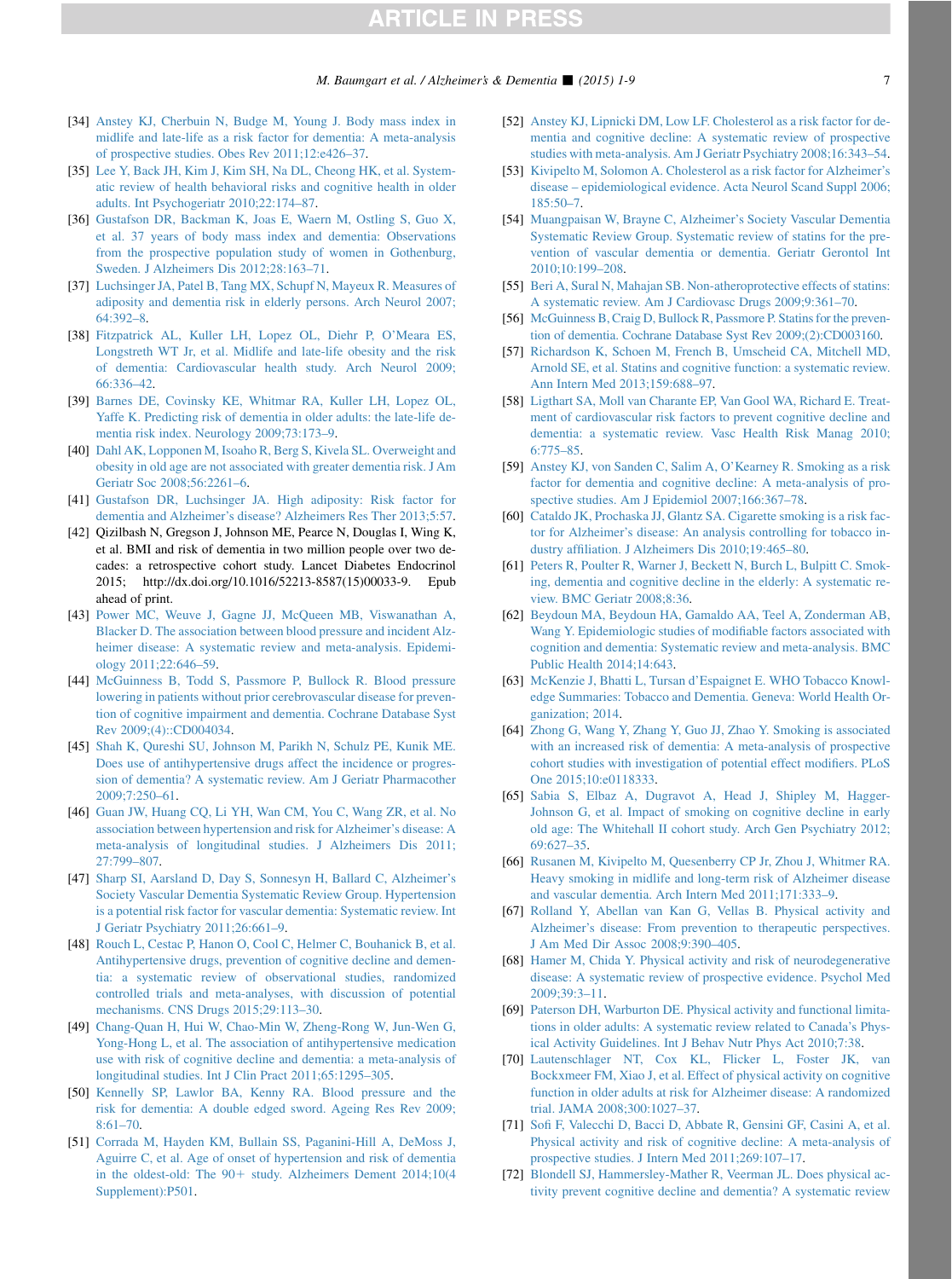[and meta-analysis of longitudinal studies. BMC Public Health 2014;](http://refhub.elsevier.com/S1552-5260(15)00197-1/sref71) [14:510](http://refhub.elsevier.com/S1552-5260(15)00197-1/sref71).

- [73] [Ahlskog JE, Geda YE, Graff-Radford NR, Petersen RC. Physical ex](http://refhub.elsevier.com/S1552-5260(15)00197-1/sref72)[ercise as a preventive or disease-modifying treatment of dementia](http://refhub.elsevier.com/S1552-5260(15)00197-1/sref72) [and brain aging. Mayo Clin Proc 2011;86:876–84](http://refhub.elsevier.com/S1552-5260(15)00197-1/sref72).
- [74] [Colcombe S, Kramer AF. Fitness effects on the cognitive function of](http://refhub.elsevier.com/S1552-5260(15)00197-1/sref73) [older adults: a meta-analytic study. Psychol Sci 2003;14:125–30.](http://refhub.elsevier.com/S1552-5260(15)00197-1/sref73)
- [75] [Smith PJ, Blumenthal JA, Hoffman BM, Cooper H, Strauman TA,](http://refhub.elsevier.com/S1552-5260(15)00197-1/sref74) [Welsh-Bohmer K, et al. Aerobic exercise and neurocognitive perfor](http://refhub.elsevier.com/S1552-5260(15)00197-1/sref74)[mance: a meta-analytic review of randomized controlled trials. Psy](http://refhub.elsevier.com/S1552-5260(15)00197-1/sref74)[chosom Med 2010;72:239–52](http://refhub.elsevier.com/S1552-5260(15)00197-1/sref74).
- [76] [Bherer L, Erickson KI, Liu-Ambrose T. A review of the effects of](http://refhub.elsevier.com/S1552-5260(15)00197-1/sref75) [physical activity and exercise on cognitive and brain functions in](http://refhub.elsevier.com/S1552-5260(15)00197-1/sref75) [older adults. J Aging Res 2013;2013:657508](http://refhub.elsevier.com/S1552-5260(15)00197-1/sref75).
- [77] [Angevaren M, Aufdemkampe G, Verhaar HJ, Aleman A, Vanhees L.](http://refhub.elsevier.com/S1552-5260(15)00197-1/sref76) [Physical activity and enhanced fitness to improve cognitive function](http://refhub.elsevier.com/S1552-5260(15)00197-1/sref76) [in older people without known cognitive impairment. Cochrane Data](http://refhub.elsevier.com/S1552-5260(15)00197-1/sref76)[base Syst Rev 2008;\(3\)::CD005381](http://refhub.elsevier.com/S1552-5260(15)00197-1/sref76).
- [78] [Barnes DE, Santos-Modesitt W, Poelke G, Kramer AF, Castro C,](http://refhub.elsevier.com/S1552-5260(15)00197-1/sref77) [Middleton LE, et al. The Mental Activity and eXercise \(MAX\) trial:](http://refhub.elsevier.com/S1552-5260(15)00197-1/sref77) [A randomized controlled trial to enhance cognitive function in older](http://refhub.elsevier.com/S1552-5260(15)00197-1/sref77) [adults. JAMA Intern Med 2013;173:797–804.](http://refhub.elsevier.com/S1552-5260(15)00197-1/sref77)
- [79] [Lourida I, Soni M, Thompson-Coon J, Purandare N, Lang IA,](http://refhub.elsevier.com/S1552-5260(15)00197-1/sref78) [Ukoumunne OC, et al. Mediterranean diet, cognitive function, and](http://refhub.elsevier.com/S1552-5260(15)00197-1/sref78) [dementia: A systematic review. Epidemiology 2013;24:479–89](http://refhub.elsevier.com/S1552-5260(15)00197-1/sref78).
- [80] [Psaltopoulou T, Sergentanis TN, Panaqiotakos DB, Sergentanis IN,](http://refhub.elsevier.com/S1552-5260(15)00197-1/sref79) [Kosti R, Scarmeas N. Mediterranean diet, stroke, cognitive](http://refhub.elsevier.com/S1552-5260(15)00197-1/sref79) [impairment, and depression: A meta-analysis. Ann Neurol 2013;](http://refhub.elsevier.com/S1552-5260(15)00197-1/sref79) [74:580–91](http://refhub.elsevier.com/S1552-5260(15)00197-1/sref79).
- [81] Morris MC, Tangney CC, Wang Y, Sacks FM, Bennett DA, Aggarwal NT. MIND diet associated with reduced incidence of Alzheimer's disease. Alzheimers Dement 2015; http://dx.doi.org/ 10.1016/j.jalz.2014.11.009. Epub ahead of print.
- [82] [Anstey KJ, Mack HA, Cherbuin N. Alcohol consumption as a risk](http://refhub.elsevier.com/S1552-5260(15)00197-1/sref81) [factor for dementia and cognitive decline: Meta-analysis of prospec](http://refhub.elsevier.com/S1552-5260(15)00197-1/sref81)[tive studies. Am J Geriatr Psychiatry 2009;17:542–55.](http://refhub.elsevier.com/S1552-5260(15)00197-1/sref81)
- [83] [Peters R, Peters J, Warner J, Beckett N, Bulpitt C. Alcohol, dementia](http://refhub.elsevier.com/S1552-5260(15)00197-1/sref82) [and cognitive decline in the elderly: A systematic review. Age Ageing](http://refhub.elsevier.com/S1552-5260(15)00197-1/sref82) [2008;37:505–12](http://refhub.elsevier.com/S1552-5260(15)00197-1/sref82).
- [84] [Neafsey EJ, Collins MA. Moderate alcohol consumption and cogni](http://refhub.elsevier.com/S1552-5260(15)00197-1/sref83)[tive risk. Neuropsychiatr Dis Treat 2011;7:465–84.](http://refhub.elsevier.com/S1552-5260(15)00197-1/sref83)
- [85] [Mukamal KJ, Mittleman MA, Longstreth WT Jr, Newman AB,](http://refhub.elsevier.com/S1552-5260(15)00197-1/sref84) [Fried LP, Siscovick DS. Self-reported alcohol consumption and falls](http://refhub.elsevier.com/S1552-5260(15)00197-1/sref84) [in older adults: Cross-sectional and longitudinal analyses of the Car](http://refhub.elsevier.com/S1552-5260(15)00197-1/sref84)[diovascular Health Study. J Am Geriatr Soc 2004;52:1174–9.](http://refhub.elsevier.com/S1552-5260(15)00197-1/sref84)
- [86] [Stahre M, Roeber J, Kanny D, Brewer RD, Zhang X. Contribution of](http://refhub.elsevier.com/S1552-5260(15)00197-1/sref85) [excessive alcohol consumption to deaths and years of potential life](http://refhub.elsevier.com/S1552-5260(15)00197-1/sref85) [lost in the United States. Prev Chronic Dis 2014;11:E109](http://refhub.elsevier.com/S1552-5260(15)00197-1/sref85).
- [87] [U.S. Department of Agriculture and U.S. Department of Health and](http://refhub.elsevier.com/S1552-5260(15)00197-1/sref86) [Human Services. Dietary Guidelines for Americans, 2010. 7th ed.](http://refhub.elsevier.com/S1552-5260(15)00197-1/sref86) [Washington, DC: U.S. Government Printing Office; 2010](http://refhub.elsevier.com/S1552-5260(15)00197-1/sref86).
- [88] [Martin M, Clare L, Altgassen AM, Cameron MH, Zehnder F. Cogni](http://refhub.elsevier.com/S1552-5260(15)00197-1/sref87)[tion-based interventions for healthy older people and people with](http://refhub.elsevier.com/S1552-5260(15)00197-1/sref87) [mild cognitive impairment. Cochrane Database Syst Rev](http://refhub.elsevier.com/S1552-5260(15)00197-1/sref87) [2011;\(1\)::CD006220.](http://refhub.elsevier.com/S1552-5260(15)00197-1/sref87)
- [89] [Stern C, Munn Z. Cognitive leisure activities and their role in pre](http://refhub.elsevier.com/S1552-5260(15)00197-1/sref88)[venting dementia: A systematic review. Int J Evid Based Healthc](http://refhub.elsevier.com/S1552-5260(15)00197-1/sref88) [2010;8:2–17](http://refhub.elsevier.com/S1552-5260(15)00197-1/sref88).
- [90] [Valenzuela M, Sachdev P. Can cognitive exercise prevent the onset of](http://refhub.elsevier.com/S1552-5260(15)00197-1/sref89) [dementia? Systematic review of randomized clinical trials with lon](http://refhub.elsevier.com/S1552-5260(15)00197-1/sref89)[gitudinal follow-up. Am J Geriatr Psychiatry 2009;17:179–87](http://refhub.elsevier.com/S1552-5260(15)00197-1/sref89).
- [91] [Fratiglioni L, Paillard-Borg S, Winblad B. An active and socially in](http://refhub.elsevier.com/S1552-5260(15)00197-1/sref90)[tegrated lifestyle in late life might protect against dementia. Lancet](http://refhub.elsevier.com/S1552-5260(15)00197-1/sref90) [Neurol 2004;3:343–53.](http://refhub.elsevier.com/S1552-5260(15)00197-1/sref90)
- [92] [James BD, Wilson RS, Barnes LL, Bennett DA. Late-life social activ](http://refhub.elsevier.com/S1552-5260(15)00197-1/sref91)[ity and cognitive decline in old age. J Int Neuropsychol Soc 2011;](http://refhub.elsevier.com/S1552-5260(15)00197-1/sref91) [17:998–1005](http://refhub.elsevier.com/S1552-5260(15)00197-1/sref91).
- [93] [Noice T, Noice H, Kramer AF. Participatory arts for older adults: a](http://refhub.elsevier.com/S1552-5260(15)00197-1/sref92) [review of benefits and challenges. Gerontologist 2014;54:741–53](http://refhub.elsevier.com/S1552-5260(15)00197-1/sref92).
- [94] [Ertel KA, Glymour MM, Berkman LF. Effects of social integration](http://refhub.elsevier.com/S1552-5260(15)00197-1/sref93) [on preserving memory function in a nationally representative US](http://refhub.elsevier.com/S1552-5260(15)00197-1/sref93) [elderly population. Am J Public Health 2008;98:1215–20.](http://refhub.elsevier.com/S1552-5260(15)00197-1/sref93)
- [95] [Stine-Morrow EA, Parisis JM, Morrow DG, Park DC. The effects of](http://refhub.elsevier.com/S1552-5260(15)00197-1/sref94) [an engaged lifestyle on cognitive vitality: A field experiment. Psychol](http://refhub.elsevier.com/S1552-5260(15)00197-1/sref94) [Aging 2008;23:778–86](http://refhub.elsevier.com/S1552-5260(15)00197-1/sref94).
- [96] [Karp A, Paillard-Borg S, Wang HX, Silverstein M, Winblad B,](http://refhub.elsevier.com/S1552-5260(15)00197-1/sref95) [Fratiglioni L. Mental, physical and social components in leisure ac](http://refhub.elsevier.com/S1552-5260(15)00197-1/sref95)[tivities equally contribute to decrease dementia risk. Dement Geriatr](http://refhub.elsevier.com/S1552-5260(15)00197-1/sref95) [Cogn Disord 2006;21:65–73.](http://refhub.elsevier.com/S1552-5260(15)00197-1/sref95)
- [97] [Barnes LL, Mendes de Leon CF, Wilson RS, Bienias JL, Evans DA.](http://refhub.elsevier.com/S1552-5260(15)00197-1/sref96) [Social resources and cognitive decline in a population of older Afri](http://refhub.elsevier.com/S1552-5260(15)00197-1/sref96)[can Americans and whites. Neurology 2004;63:2322–6](http://refhub.elsevier.com/S1552-5260(15)00197-1/sref96).
- [98] [Holtzman RE, Rebok GW, Saczynski JS, Kouzis AC, Wilcox](http://refhub.elsevier.com/S1552-5260(15)00197-1/sref97) [Doyle K, Eaton WW. Social network characteristics and cognition](http://refhub.elsevier.com/S1552-5260(15)00197-1/sref97) [in middle-aged and older adults. J Gerontol B Psychol Sci Soc Sci](http://refhub.elsevier.com/S1552-5260(15)00197-1/sref97) [2004;59:P278–84.](http://refhub.elsevier.com/S1552-5260(15)00197-1/sref97)
- [99] [Scarmeas N, Levy G, Tang MX, Manly J, Stern Y. Influence of leisure](http://refhub.elsevier.com/S1552-5260(15)00197-1/sref98) [activity on the incidence of Alzheimer's disease. Neurology 2001;](http://refhub.elsevier.com/S1552-5260(15)00197-1/sref98) [57:2236–42](http://refhub.elsevier.com/S1552-5260(15)00197-1/sref98).
- [100] [Crooks VC, Lubben J, Petitti DB, Little D, Chiu V. Social network,](http://refhub.elsevier.com/S1552-5260(15)00197-1/sref99) [cognitive function, and dementia incidence among elderly women.](http://refhub.elsevier.com/S1552-5260(15)00197-1/sref99) [Am J Public Health 2008;98:1221–7.](http://refhub.elsevier.com/S1552-5260(15)00197-1/sref99)
- [101] [Seeman TE, Miller-Martinez DM, Stein Merkin S, Lachman ME,](http://refhub.elsevier.com/S1552-5260(15)00197-1/sref100) [Tun PA, Karlamangla AS. Histories of social engagement and adult](http://refhub.elsevier.com/S1552-5260(15)00197-1/sref100) [cognition: Midlife in the U.S. study. J Gerontol B Psychol Sci Soc](http://refhub.elsevier.com/S1552-5260(15)00197-1/sref100) [Sci 2011;66\(Supplement 1\):i141–52.](http://refhub.elsevier.com/S1552-5260(15)00197-1/sref100)
- [102] [Brown CL, Gibbons LE, Kennison RF, Robitaille A, Lindwall M,](http://refhub.elsevier.com/S1552-5260(15)00197-1/sref101) [Mitchell MB, et al. Social activity and cognitive functioning over](http://refhub.elsevier.com/S1552-5260(15)00197-1/sref101) [time: a coordinated analysis of four longitudinal studies. J Aging](http://refhub.elsevier.com/S1552-5260(15)00197-1/sref101) [Res 2012;2012:287438](http://refhub.elsevier.com/S1552-5260(15)00197-1/sref101).
- [103] [Meng X, D'Arcy C. Education and dementia in the context of the](http://refhub.elsevier.com/S1552-5260(15)00197-1/sref102) [cognitive reserve hypothesis: a systematic review with meta](http://refhub.elsevier.com/S1552-5260(15)00197-1/sref102)[analyses and qualitative analyses. PLoS One 2012;7:e38268](http://refhub.elsevier.com/S1552-5260(15)00197-1/sref102).
- [104] [Jefferson AL, Gibbons LE, Rentz DM, Carvalho JO, Manly J,](http://refhub.elsevier.com/S1552-5260(15)00197-1/sref103) [Bennett DA, et al. A life course model of cognitive activities, socio](http://refhub.elsevier.com/S1552-5260(15)00197-1/sref103)[economic status, education, reading ability, and cognition. J Am Ger](http://refhub.elsevier.com/S1552-5260(15)00197-1/sref103)[iatr Soc 2011;59:1403–11](http://refhub.elsevier.com/S1552-5260(15)00197-1/sref103).
- [105] [Fitzpatrick AL, Kuller LH, Ives DG, Lopez OL, Jagust W,](http://refhub.elsevier.com/S1552-5260(15)00197-1/sref104) [Breitner JC, et al. Incidence and prevalence of dementia in the Car](http://refhub.elsevier.com/S1552-5260(15)00197-1/sref104)[diovascular Health Study. J Am Geriatr Soc 2004;52:195–204.](http://refhub.elsevier.com/S1552-5260(15)00197-1/sref104)
- [106] [Kukull WA, Higdon R, Bowen JD, McCormick WC, Teri L,](http://refhub.elsevier.com/S1552-5260(15)00197-1/sref105) [Schellenberg GD, et al. Dementia and Alzheimer disease incidence:](http://refhub.elsevier.com/S1552-5260(15)00197-1/sref105) [A prospective cohort study. Arch Neurol 2002;59:1737–46.](http://refhub.elsevier.com/S1552-5260(15)00197-1/sref105)
- [107] [Evans DA, Bennett DA, Wilson RS, Bienias JL, Morris MC,](http://refhub.elsevier.com/S1552-5260(15)00197-1/sref106) [Scherr PA, et al. Incidence of Alzheimer disease in a biracial urban](http://refhub.elsevier.com/S1552-5260(15)00197-1/sref106) [community: Relation to apolipoprotein E allele status. Arch Neurol](http://refhub.elsevier.com/S1552-5260(15)00197-1/sref106) [2003;60:185–9](http://refhub.elsevier.com/S1552-5260(15)00197-1/sref106).
- [108] [Stern Y, Gurland B, Tatemichi TK, Tang MX, Wilder D, Mayeux R.](http://refhub.elsevier.com/S1552-5260(15)00197-1/sref107) [Influence of education and occupation on the incidence of Alz](http://refhub.elsevier.com/S1552-5260(15)00197-1/sref107)[heimer's disease. JAMA 1994;271:1004–10.](http://refhub.elsevier.com/S1552-5260(15)00197-1/sref107)
- [109] [Evans DA, Hebert LE, Beckett LA, Scherr PA, Albert MS,](http://refhub.elsevier.com/S1552-5260(15)00197-1/sref108) [Chown MJ, et al. Education and other measures of socioeconomic](http://refhub.elsevier.com/S1552-5260(15)00197-1/sref108) [status and risk of incident Alzheimer disease in a defined population](http://refhub.elsevier.com/S1552-5260(15)00197-1/sref108) [of older persons. Arch Neurol 1997;54:1399–405.](http://refhub.elsevier.com/S1552-5260(15)00197-1/sref108)
- [110] [Sando SB, Melquist S, Cannon A, Hutton M, Sletvoid O, Saltvedt I,](http://refhub.elsevier.com/S1552-5260(15)00197-1/sref109) [et al. Risk-reducing effect of education in Alzheimer's disease. Int J](http://refhub.elsevier.com/S1552-5260(15)00197-1/sref109) [Geriatr Psychiatry 2008;23:1156–62.](http://refhub.elsevier.com/S1552-5260(15)00197-1/sref109)
- [111] [Caamano-Isorna F, Corral M, Montes-Martinez A, Takkouche B. Ed](http://refhub.elsevier.com/S1552-5260(15)00197-1/sref110)[ucation and dementia: a meta-analytic study. Neuroepidemiology](http://refhub.elsevier.com/S1552-5260(15)00197-1/sref110) [2006;26:226–32](http://refhub.elsevier.com/S1552-5260(15)00197-1/sref110).
- [112] [Lye TC, Shores EA. Traumatic brain injury as a risk factor for Alz](http://refhub.elsevier.com/S1552-5260(15)00197-1/sref111)[heimer's disease: A review. Neuropsychol Rev 2000;10:115–29](http://refhub.elsevier.com/S1552-5260(15)00197-1/sref111).
- [113] [Plassman BL, Havlik RJ, Steffens DC, Helms MJ, Newman TN,](http://refhub.elsevier.com/S1552-5260(15)00197-1/sref112) [Drosdick D, et al. Documented head injury in early adulthood and](http://refhub.elsevier.com/S1552-5260(15)00197-1/sref112)

<span id="page-7-0"></span>